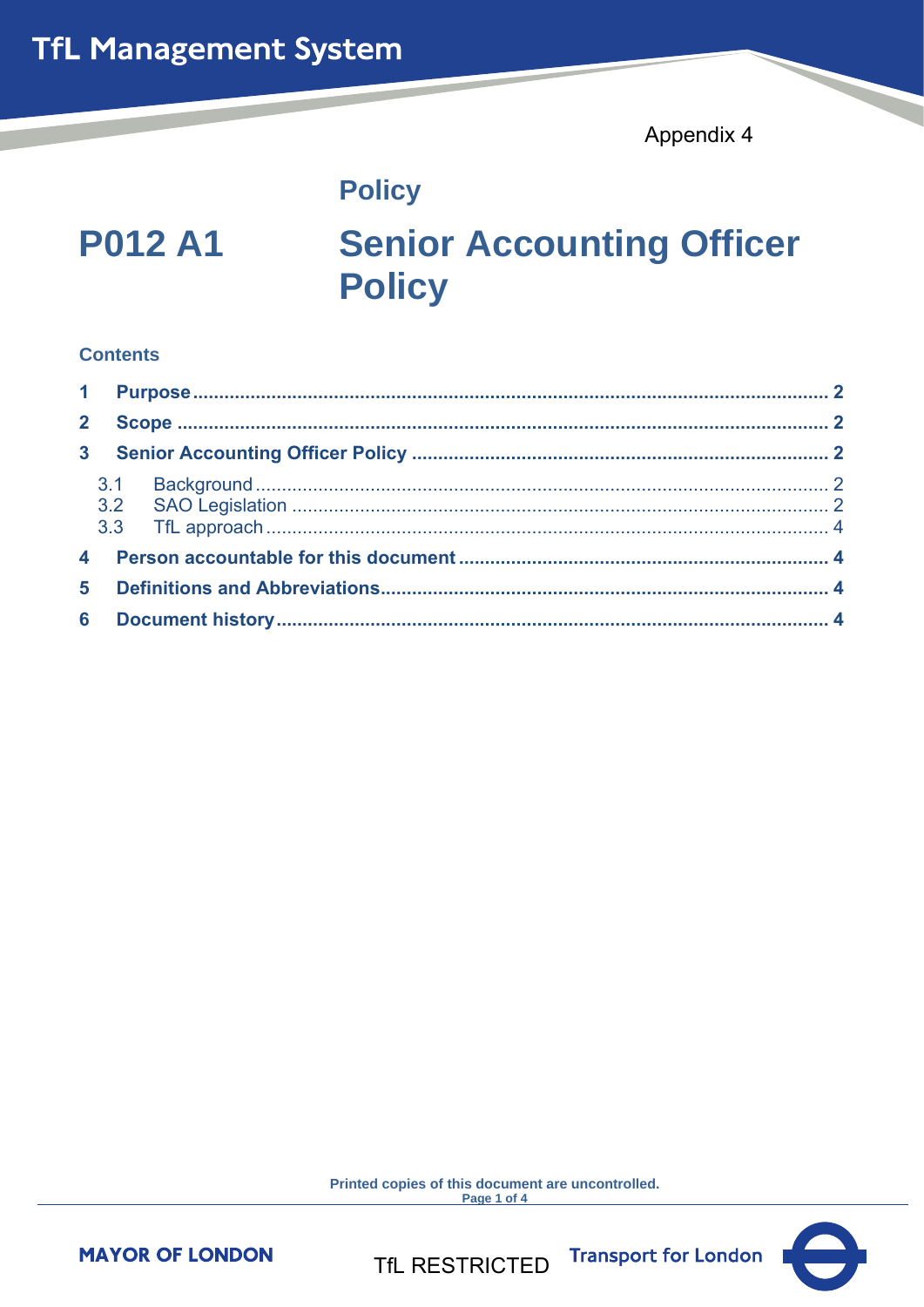# <span id="page-1-0"></span>**1 Purpose**

The purpose of this Senior Accounting Officer (SAO) policy is to set out the requirements of the SAO legislation and the assurance processes that have been developed to ensure that TfL meets it's SAO obligations.

# <span id="page-1-1"></span>**2 Scope**

The SAO legislation applies to UK incorporated companies (as defined by the Companies Act 2006), which together with other companies in the same group have a turnover in the preceding year of more than £200m or a balance sheet total of £2bn.

This policy therefore applies to Transport Trading Limited (TTL) and its subsidiaries as well as TfL Trustee Company Limited, the SAO legislation does not apply to London Transport Insurance (Guernsey) Limited as this company is not incorporated in the UK. As TfL (the statutory corporation) is not a company incorporated under the Companies Act the rules will not apply to TfL as an entity. Hence when TfL is referred to in this policy, reference is being made to the wider TfL group.

# <span id="page-1-2"></span>**3 Senior Accounting Officer Policy**

#### <span id="page-1-3"></span>**3.1 Background**

The rules were introduced in the Finance Act 2009 to make SAOs of certain qualifying companies, responsible for ensuring and certifying that *appropriate tax accounting arrangements* have been established and are maintained. The arrangements are those which enable the company's relevant tax liabilities to be calculated in all material respects.

#### <span id="page-1-4"></span>**3.2 SAO Legislation**

#### **3.2.1 Who is the SAO**

The SAO should be the most senior person in an organisation with responsibility for financial accounting, and with an overall view of accounting processes. For TfL the Statutory Chief Finance Officer is the SAO.

#### **3.2.2 Responsibilities of the SAO**

The SAO is responsible for taking reasonable steps to ensure that *appropriate accounting arrangements* are in place, to enable tax liabilities to be calculated accurately.

The SAO must monitor these arrangements on an ongoing basis and identify any respects in which the arrangements fall short of the requirements.

The SAO must provide an annual certificate to HM Revenue & Customs (HMRC), which confirms that *appropriate accounting arrangements* were in place throughout the financial year, or provide an explanation as to why such a declaration cannot be made. The certification must be filed by the deadline for filing the company accounts i.e. 31 December.

> **Printed copies of this document are uncontrolled. Page 2 of 4**



**MAYOR OF LONDON** 

**Transport for London** TfL RESTRICTED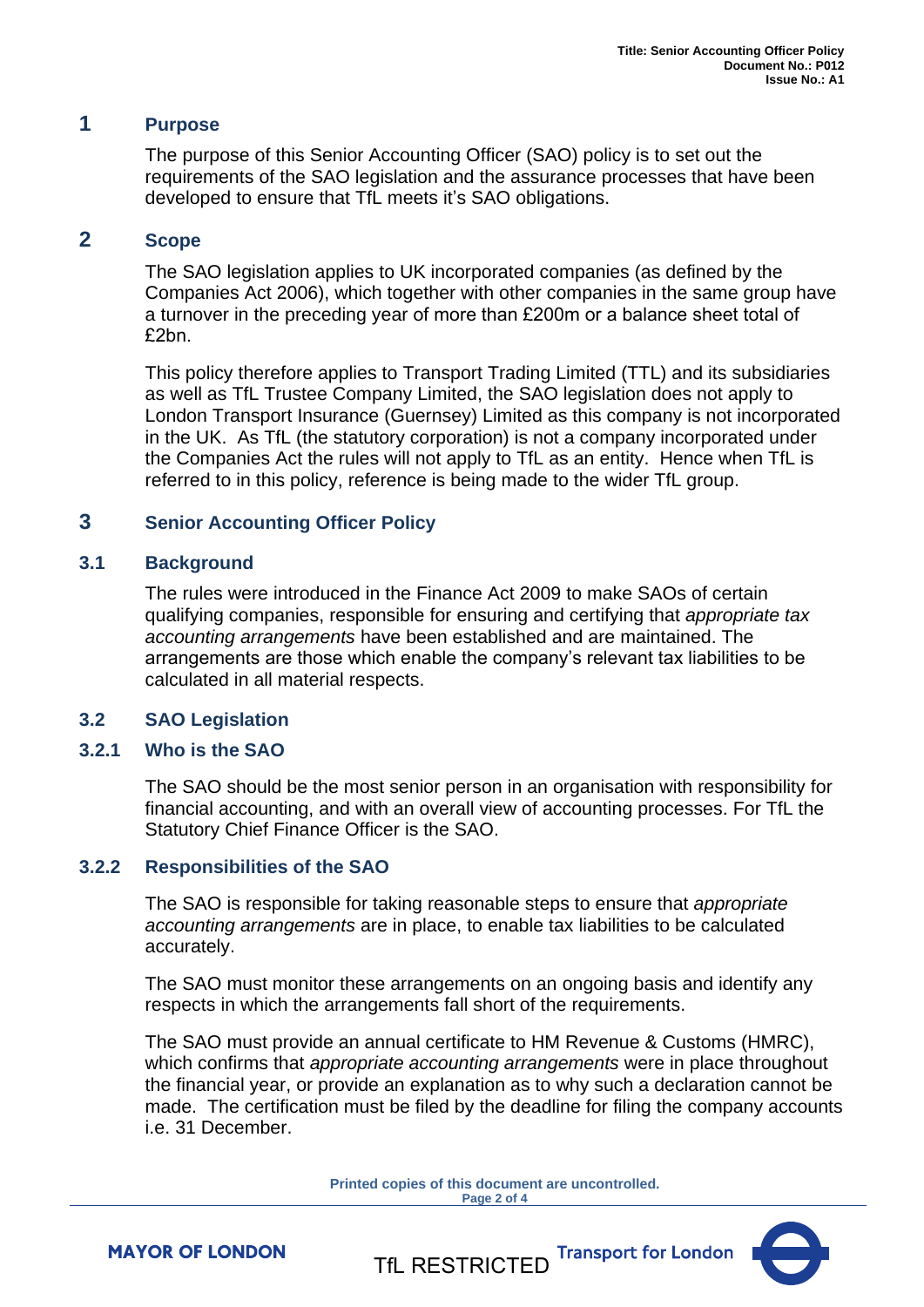# **3.2.3 Appropriate Accounting Arrangements**

Tax accounting arrangements are:

- The framework of responsibilities, policies, appropriate people and procedures in place for managing the tax compliance risk; and
- The systems and processes which put this framework into practice.

The tax accounting arrangements must allow for the tax liabilities of the company to be calculated accurately in all material aspects.

The steps an SAO must take to ensure the company establishes and maintains appropriate tax accounting arrangements might include such responsible actions as:

- Establishing and monitoring processes;
- Ensuring staff and businesses to whom work is outsourced are appropriately trained and qualified to undertake their functions; and
- Instituting improvements where shortcomings have been found in the tax accounting arrangements.

#### **3.2.4 Reasonable steps**

Reasonable steps are the steps a person in this situation would normally be expected to take to:

- Ensure awareness of all taxes and duties for which the company is liable;
- Ensure that risks to tax compliance are properly managed; and
- Enable the various returns to be prepared with an appropriate degree of confidence.

The steps that are reasonable will depend on the particular circumstances within which tax accounting is taking place. The SAO may delegate some or all of the control and monitoring activities to other people. If so, in taking reasonable steps, the SAO should think about and take account of the risks of delegating.

# **3.2.5 Penalties**

There are two penalty provisions for non compliance which can be levied on the SAO personally. Both have a maximum fine of £5,000:

- i. failure to comply with the main duty to establish and maintain appropriate tax accounting arrangements, and
- ii. failure to provide a certificate, or providing an incorrect certificate

A penalty of £5,000 can also be levied where a company fails to notify HMRC of the name of the SAO by the end of the period for filing the company's accounts. Confirmation has been received that TfL's Directors' & Officers' Liability insurance will cover fines and penalties up to a limit of £250k.

> **Printed copies of this document are uncontrolled. Page 3 of 4**



**MAYOR OF LONDON**